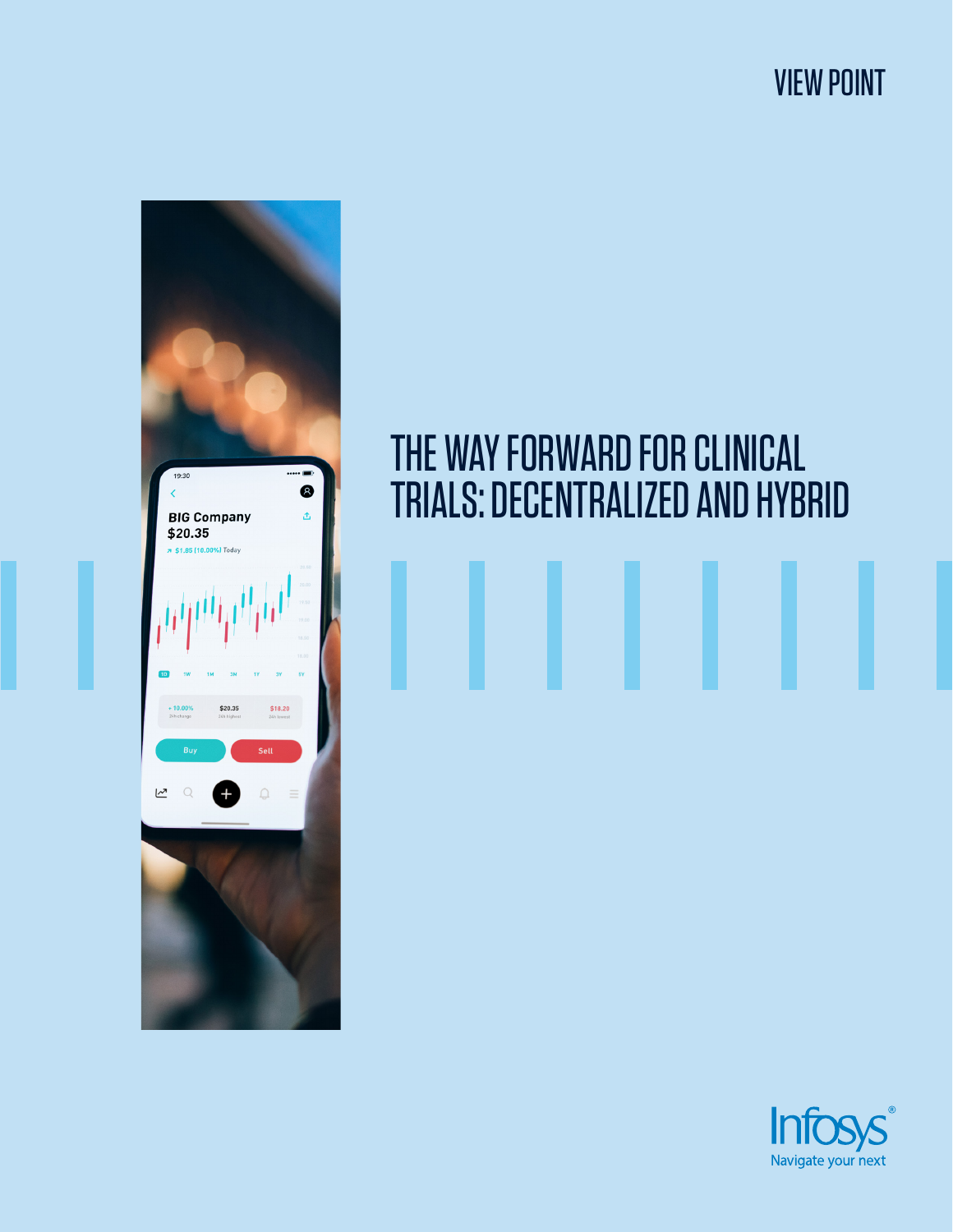Over the years, the rising cost and time taken to bring a new drug to the market have led to a growing interest in alternatives to the traditional, on-site model of clinical trials. The outbreak of the pandemic accelerated the adoption like never imagined before, setting a new standard on how trials are conducted. Sponsors and CROs began exploring ways to increase patient recruitment, engagement, and retention while improving efficacy, and ensuring continuity of trials.

Today, the clinical trials market size is an estimated USD 45 billion1 and it is expected to grow, making it ripe for advanced digital solutions. Going by the latest numbers, approximately 1,000 virtual trials are registered at [Clinicaltrials.gov](https://clinicaltrials.gov/), out of the 320K\*. Many of these are sponsored by academia or medical councils, pointing to the fact that it is a long way to go before widespread industry adoption.

While virtual trials mean going completely site-less, a decentralized hybrid approach can boost patient participation from the comfort of homes. In fact, it is the hybrid approach that is believed to overtake traditional models. A hybrid clinical trial model offers the best of both worlds. It means trials executed through digital technologies.

Before we delve deeper into understanding what's the best fit for pharma companies, let's look at what has been driving this change.

### Challenges in Traditional **Models**

The drug development lifecycle has been remarkably complex. It takes 10 to 15 years or even more and billions to develop one successful drug. Despite these significant investments in time and money, 90% of drug candidates in clinical trials have been known to fail.2

#### **Hurdles in Patient participation**

Patient Recruitment and Retention: Patient recruitment and retention are critical to the success of a clinical trial. In a typical on-site model, participants need to make at least 10-15 visits to the site in a trial that lasts around 120 days. As per the study, 70% of the patients live more than 2 to 3 hours away from the nearest clinical sites spending hours travelling, resulting in 50% of patients dropping out before the completion of the study.3

Awareness & Trust: General public is usually unaware of clinical trials and participation opportunities. Less than 5% of the population participates in clinical trials due to a lack of awareness and trust deficit.

Rising Costs: According to the Tufts report, the cost of bringing a new drug to market has gone up over the years to around 2.9 billion USD.4 Legacy systems and outdated approaches drive the clinical trial costs northwards, for instance, phase 3 of a trial costs as much as 50 million USD. Moreover, clinical protocols have been increasingly complex, with costs per study volunteer visit growing by 34%.5

## Decentralized Clinical Trial (DCT): Benefits & Barriers

Decentralized is more about taking the trial to the patient and making participation easy. It breaks the geographical barriers, ensuring access to truly interested participants, belonging to diverse groups and socio-economic backgrounds. It allows sponsors and investigators to analyze the continuous flow of information in realtime. Ultimately, providing a holistic view of data from all sources that helps derive actionable insights and make informed decisions. It is also believed to be further suited for phase 4 and post-marketing activities.

With more people willing to share personal data, the sensors and remote data capture devices in clinical trials make remote participation easier and less burdensome. Industry experts predict that about 50% of clinical trials will include wearables and sensors by 2025.5

Despite these benefits, the adoption of decentralized trials has been rather slow. CROs focusing on DCT do not have an E2E model that covers the entire lifecycle. Startups too are focusing on a specific aspect of the value chain and do not seem to have a full solution in place.

The shift to the DCT model cannot happen overnight and require sponsors to approach this holistically and ensure organizational barriers are broken through a centralized CoE based approach. Some other challenges include lack of expertise, data security, complex drug regimen, pediatric studies, and complex regulatory practices followed across the world. Moreover, it requires the availability of validated demonstrated equivalence of inhome alternatives for required diagnostics, treatment procedures, and assessments.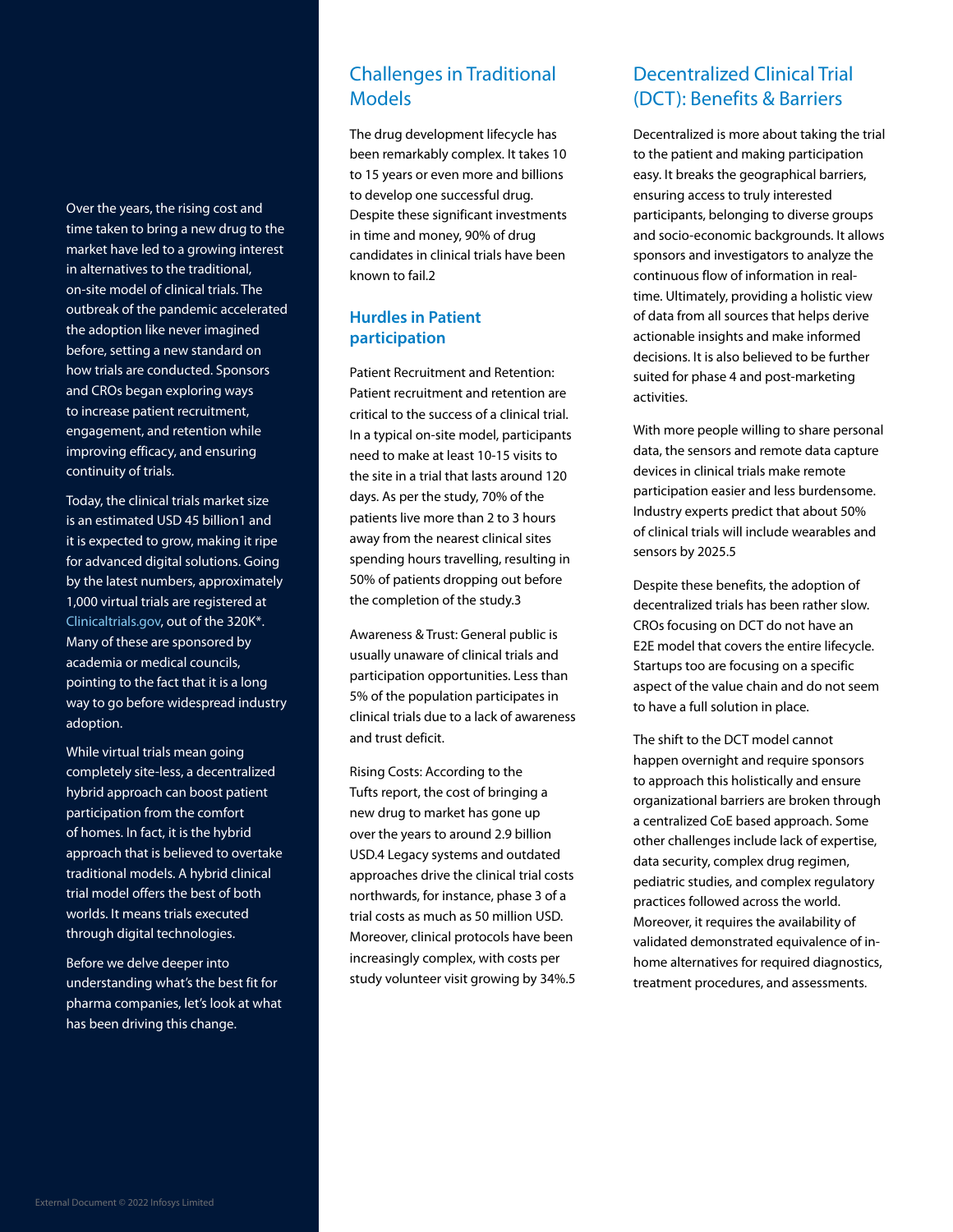# The Way Forward – Some of the Key Considerations for Successful DCT

We've put together some of the considerations for the sponsors and CROs:

Reaping the benefits of a decentralized approach will require an integrative platform that connects all aspects of the trial. A cross-functional team with the right digital tools and technologies in its arsenal. Setting up a digital trial Center of Excellence (CoE) can serve as an epicenter that cuts across all therapeutics, departments and participants, helping analyze markets, finding products that are the best fit, and understanding data regulatory rules across the globe.



#### **Current Virtual Trials Market Solutions Tend to Focus Only on a Part of the Value Chain**

| <b>Patient Engagement</b>               | <b>Patient Treatment</b> | <b>Data Acquisition</b> |
|-----------------------------------------|--------------------------|-------------------------|
| <b>Recruitment</b>                      | <b>TeleHealth</b>        | <b>Digital Health</b>   |
| eConsent                                | <b>Drug Supply</b>       | ePRO / eCOA             |
|                                         | <b>Aherence</b>          | <b>EDC</b>              |
| Other capabilities that may be required |                          |                         |

Medical writers for writing CSR Biostatisticians for statistical analysis Medical scientific team for protocols, elCF Recruitment/Monitoring Data analysis Study report writing Multiple language

For making the shift from the traditional approach, an organizational approach must start top-down and bottom-up by breaking the problem into byte sizes. The focus should be on recruitment, eConsent and gradually building an ePRO, monitoring, and data capture using wearables and other IoT technologies and building additional capabilities as it progresses.

The approach taken for a clinical trial will also depend upon the characteristics of the drug being developed like topical, oral, subcutaneous, and intravenous. If it requires the participants to undergo imaging scans like X-ray, MRI, CT-scan, or biopsies and other assessments, then that will require clinical settings. Among the key considerations is also the phase of the clinical trial, for instance, DCT is best suited for phase 4 and postmarketing.

With gradual acceptance, DCT is slowly entering the mainstream, but it is essential for sponsors to understand how and where to benefit from the alternate models. Essentially, what aspects are amenable for virtual enablement, and which ones will still need some human intervention to ensure the best outcomes. In the future, clinical trials will be hybrid technology solutions that will cut down the round trips made to sites drastically, thereby enhancing the patient experience. To put it simply, the future of clinical trials is hybrid.